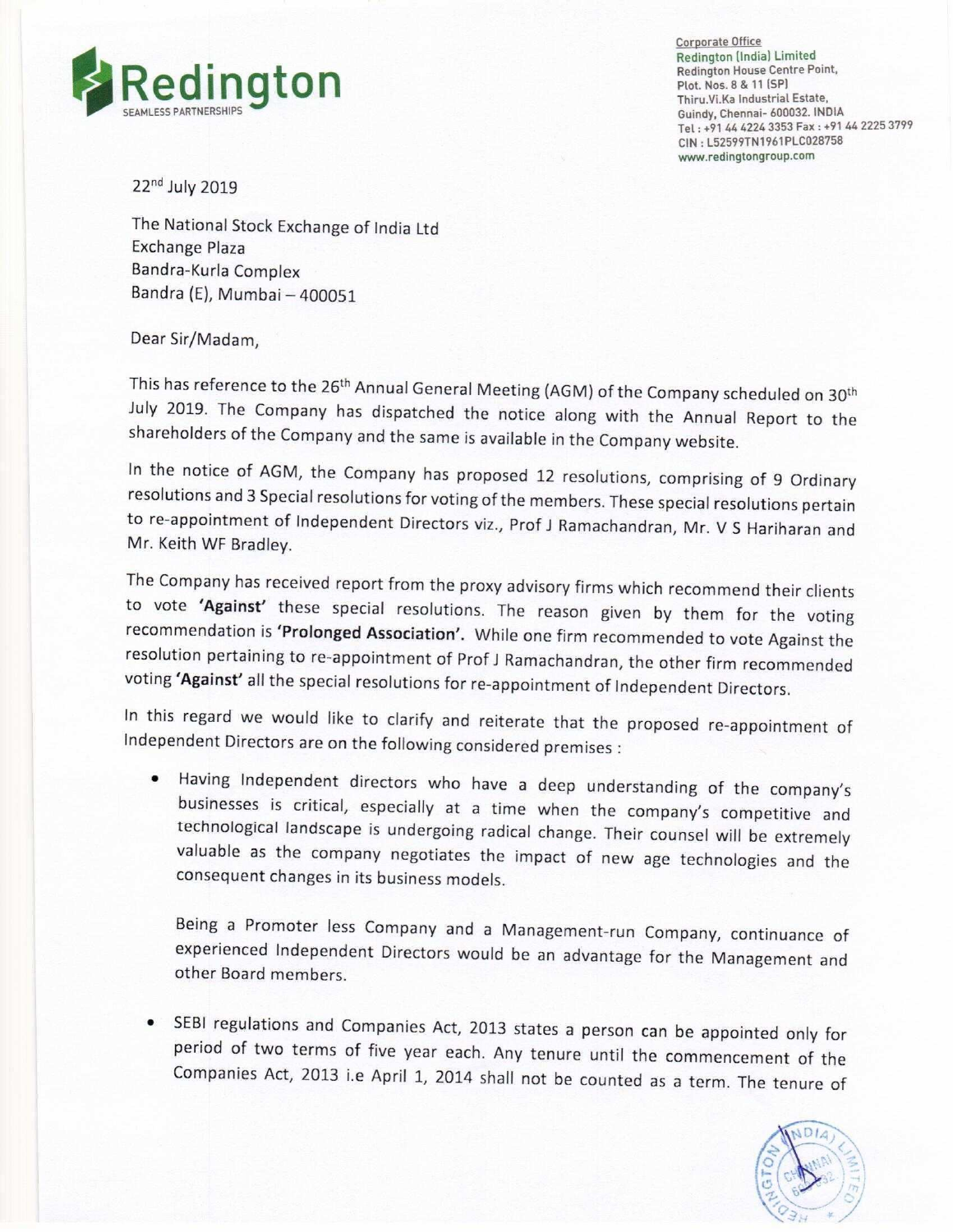

appointment of the aforementioned independent Directors until the commencement of the Act, should not to be considered.

Hence, the proposed re-appointment of the Independent Directors is in compliance with the requirements of SEBI regulations and Companies Act, 2013.

- These Independent Directors played an important role in enabling smooth transition of Board and the management post exit of the Promoters from the Company.
- <sup>0</sup> The average age of the Independent Directors is less than <sup>60</sup> years and that is an added advantage, Their valuable experience and wisdom will help transforming the Company in to <sup>a</sup> world class organization in the next five years.
- The Board of Directors unanimously support for the extension of these independent Directors' tenure for another term.

We highlight the advantage of having the aforementioned independent Directors on the Company's Board.

## - ProfJ Ramachandran

- o As the Chairman of the Board, Prof J Ramachandran provided excellent leadership to the Board enabling it to function as the highest decision making body in the company.
- He devotes significant time and effort to the affairs of the Company.
- He brings independent judgment to bear on the Board's deliberations, especially on issues pertaining to strategy and performance.
- He also has successfully harnessed the expertise of the various members of the Board by effectively leveraging the various committees of the board and with his skilful moderation of the discussions of the Board.
- Mr V S Hariharan:
	- O Mr Hariharan is the Chairman of the Nomination and Remuneration Committee.
	- o During his tenure he has made several key contributions such as Board surveys, improving effectiveness of Board functioning, inducting new Directors to enhance competencies needed in the Board, succession planning and development for top management. He has provided leadership in the Nomination and Remuneration Committee on a variety of these topics.